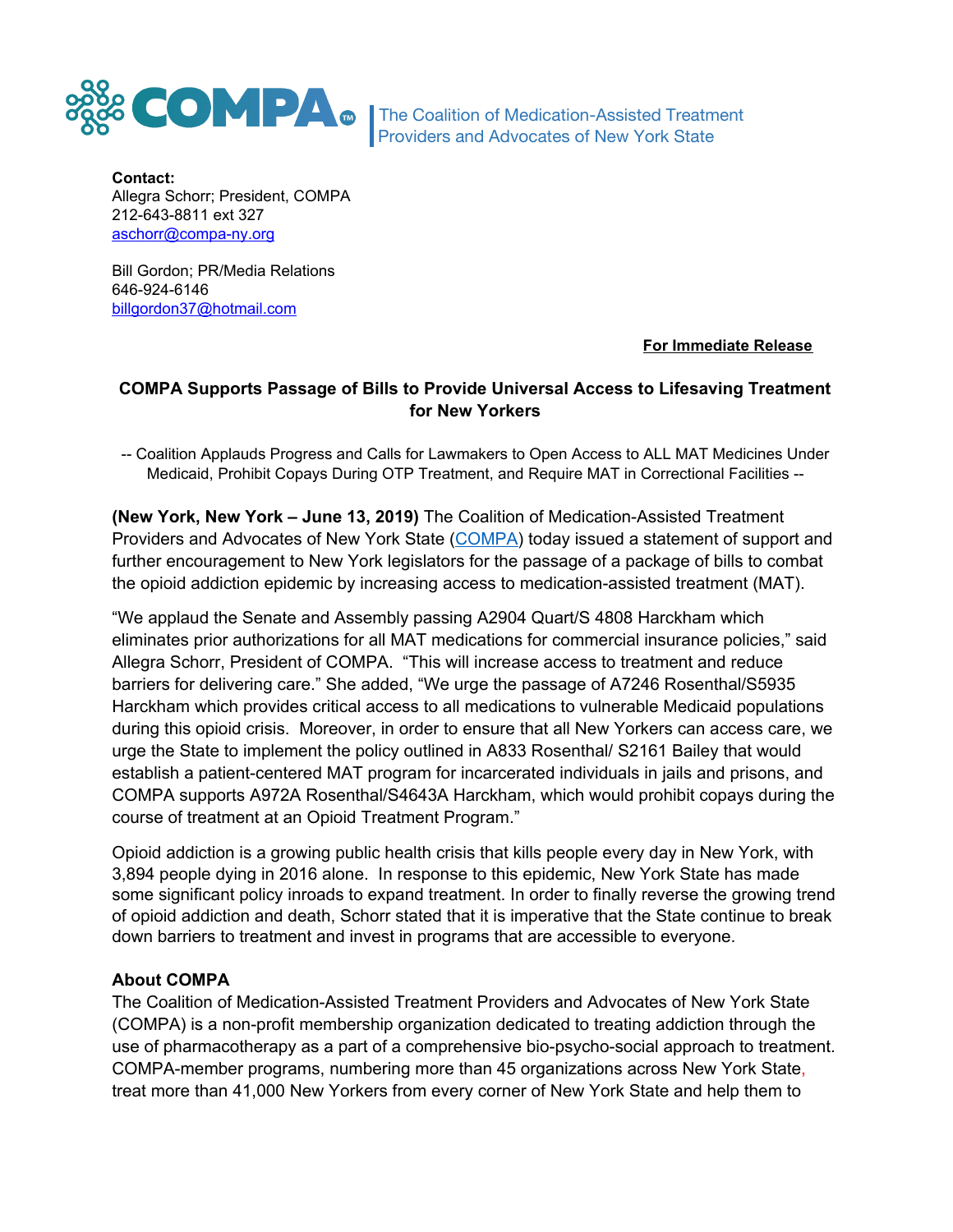

The Coalition of Medication-Assisted Treatment Providers and Advocates of New York State

overcome their dependence on illicit opioids and other drugs. COMPA, along with its member treatment programs, affiliate members, and corporate members works to improve all aspects of the lives of patients. This involves advocacy with federal, state, and local governments as well